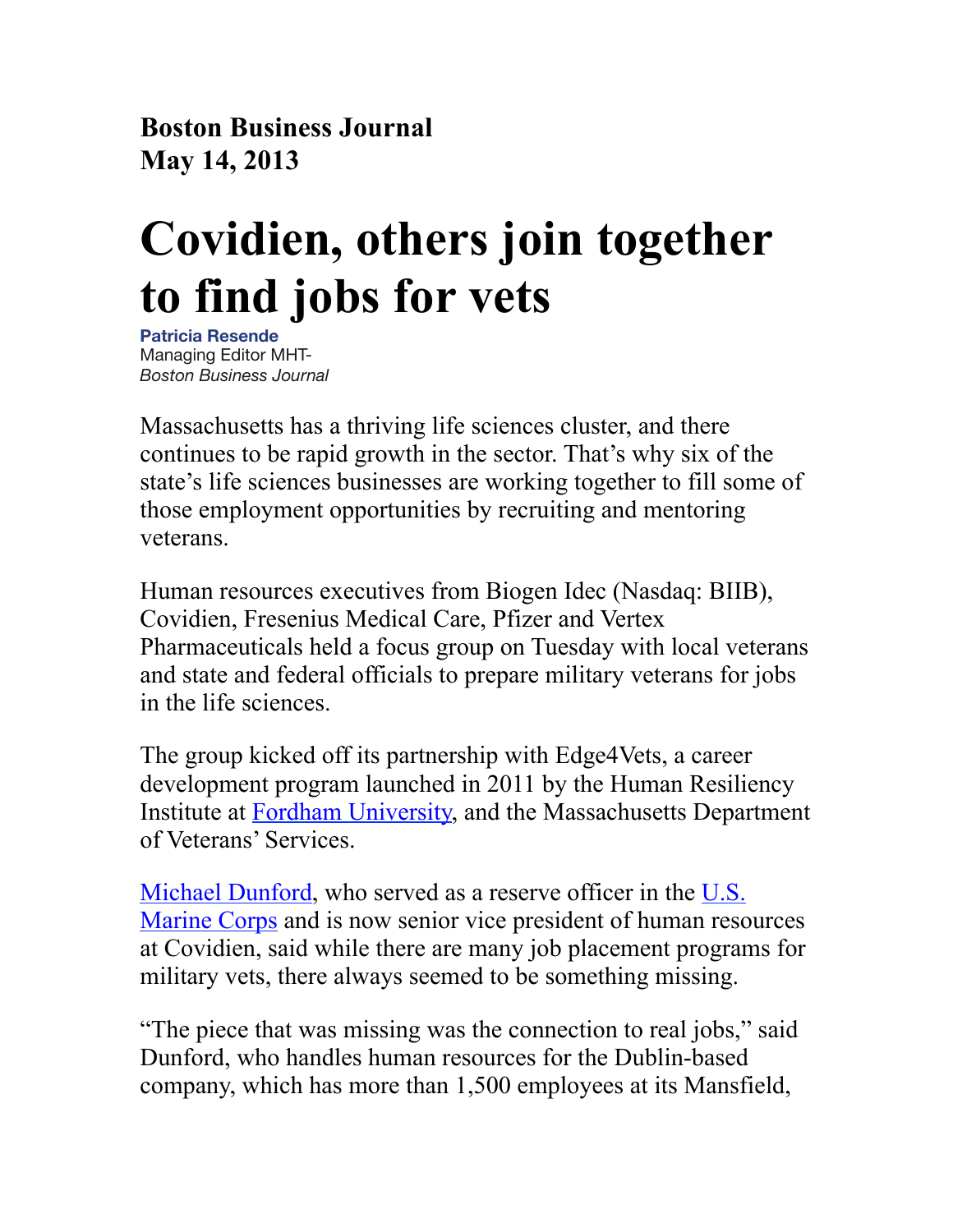Mass. campus. "There seems to be a level of frustration where they attend large job fairs and are one of thousands to submit resumes, but don't get the connection to the real job."

To address it, Dunford corralled a group of human resource representatives from the other six companies and connected with the Human Resiliency Institute to develop the program. Nearly 50 people - from local veterans service departments, the Boston Private Industry Council, UMass Boston and UMass Lowell and officials from the Massachusetts Dept. of Veteran's Services - were brought together to validate the concept in preparing military vets for jobs in life sciences.

Some veterans who attended the focus group expressed concern over the perceived gap in skill set, but Dunford said life science companies have to fill not only research and development jobs, but jobs in multiple areas of the business such as human resources, manufacturing and finance. This program will help prepare vets for those types of jobs.

The pilot program, slated to kick off as early as June, will consist of three, 3-hour workshops over a three-week period. A total of 20 to 25 veterans will be identified to participate in the pilot.

"The intent is to run the pilot, learn from it and cross-correct," Dunford said. "Fundamentally it is about getting a veteran a job. We want to get more vets employed."

The need to fill jobs in state's fastest growing industry is dire. As of 2012, 1,198 life sciences companies were operating in New England and employing 103,006 workers and more than half of those companies are located in Massachusetts, according to the Massachusetts Biotechnology Council. According to a report by the Boston Foundation, there was 27.3 percent employment growth in life sciences in Massachusetts from 2001 to 2011, compared to 11.9 percent in the same period.